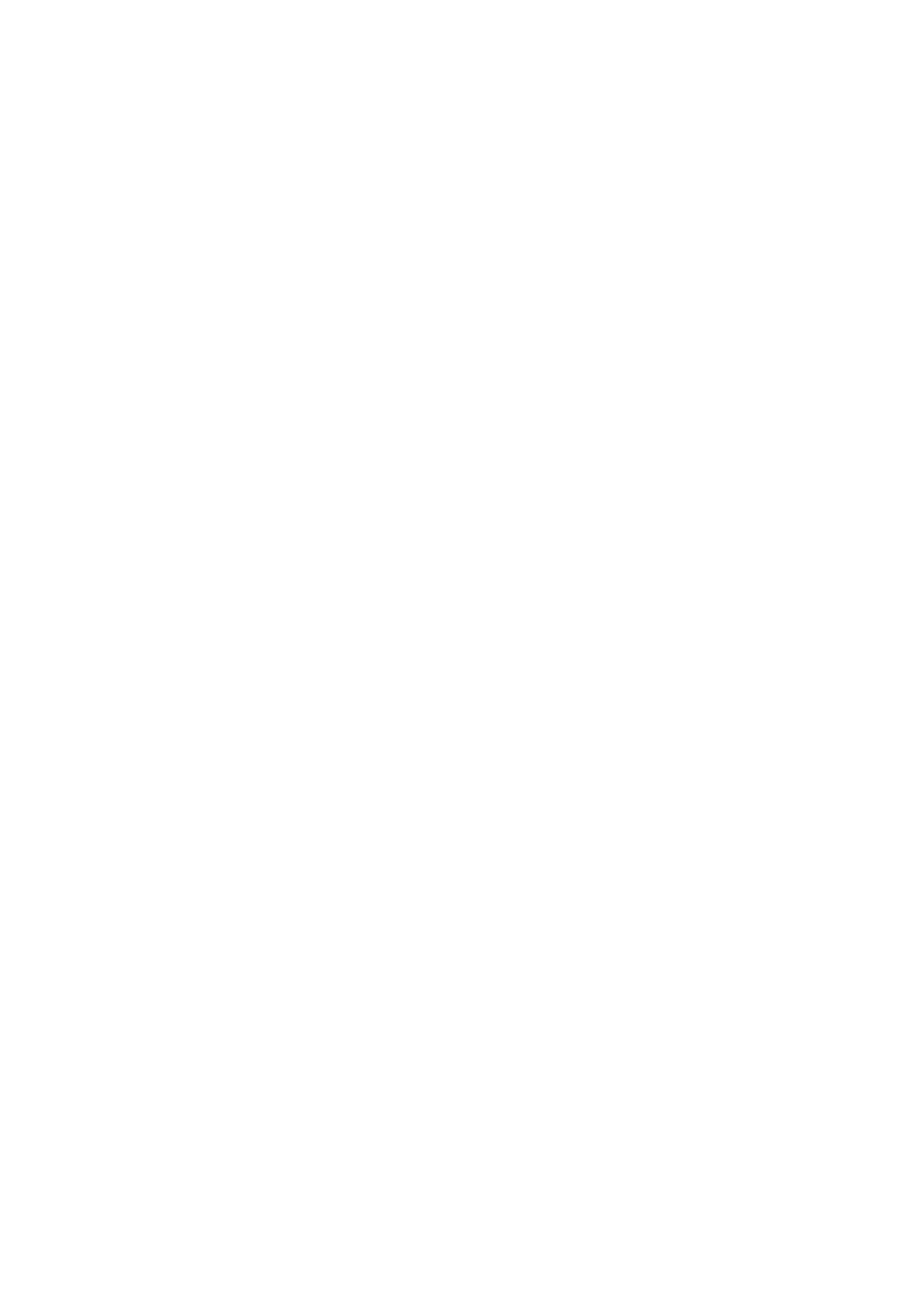

# Active Open Space (playing fields) in a growing Perth-Peel

January 2013

#### **Disclaimer**

All information in this report was considered correct and current at the time of publication and any errors or omissions are unintentional. The Centre of Sport and Recreation Research and Department of Urban and Regional Planning, Curtin University and the Department of Sport and Recreation disclaims all and any liability of any person in respect of the consequences of any action or consequence for such persons in reliance, whether wholly or partially, on this report.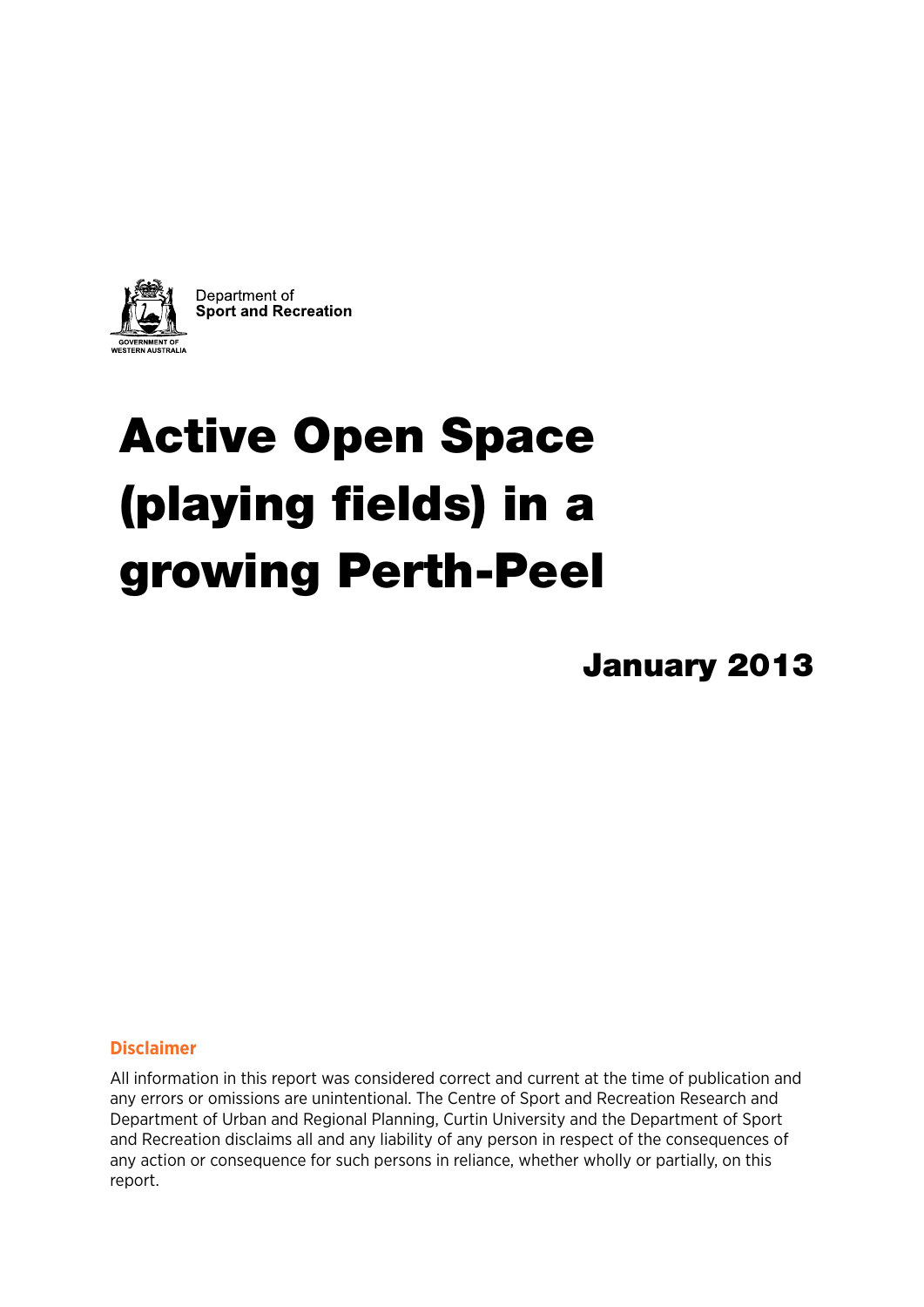### **Acknowledgements**

This document is a summary of a research report prepared by Curtin University's Centre for Sport and Recreation Research (CSRR) and the Department of Urban and Regional Planning, Curtin University.

The project relied extensively on the collaboration of the local governments who participated in the study: Armadale, Cambridge, Cockburn, Cottesloe, Gosnells, Joondalup, Kwinana, Mandurah, Melville, Mosman Park, Murray, Nedlands, Rockingham, Serpentine-Jarrahdale, Stirling, Swan, Wanneroo. The study team would like to thank all involved and in particular those local government and Parks and Leisure Australia (WA branch) representatives who comprised the steering group.

The study was funded by the Department of Sport and Recreation.

Authors: Dr Garry Middle, Dr Marian Tye and Isaac Middle

## **About the Centre for Sport and Recreation Research (CSRR):**

CSRR is a partnership between Curtin University and the Department of Sport and Recreation WA.

CSRR provides an independent perspective to look at the horizon and beyond, and identify issues that will:

- Impact sport and recreation decision making.
- Benefit from sport and recreation association.

CSRR operates by drawing together multi-disciplinary teams to undertake research that informs decision makers.

### **For further information, please contact:**

Department of Sport and Recreation 246 Vincent Street, Leederville, WA 6007 PO Box 329, Leederville WA 6903 dsr.wa.gov.au First published January 2013 Reprinted March 2015 ISBN: 978-1-921648-35-9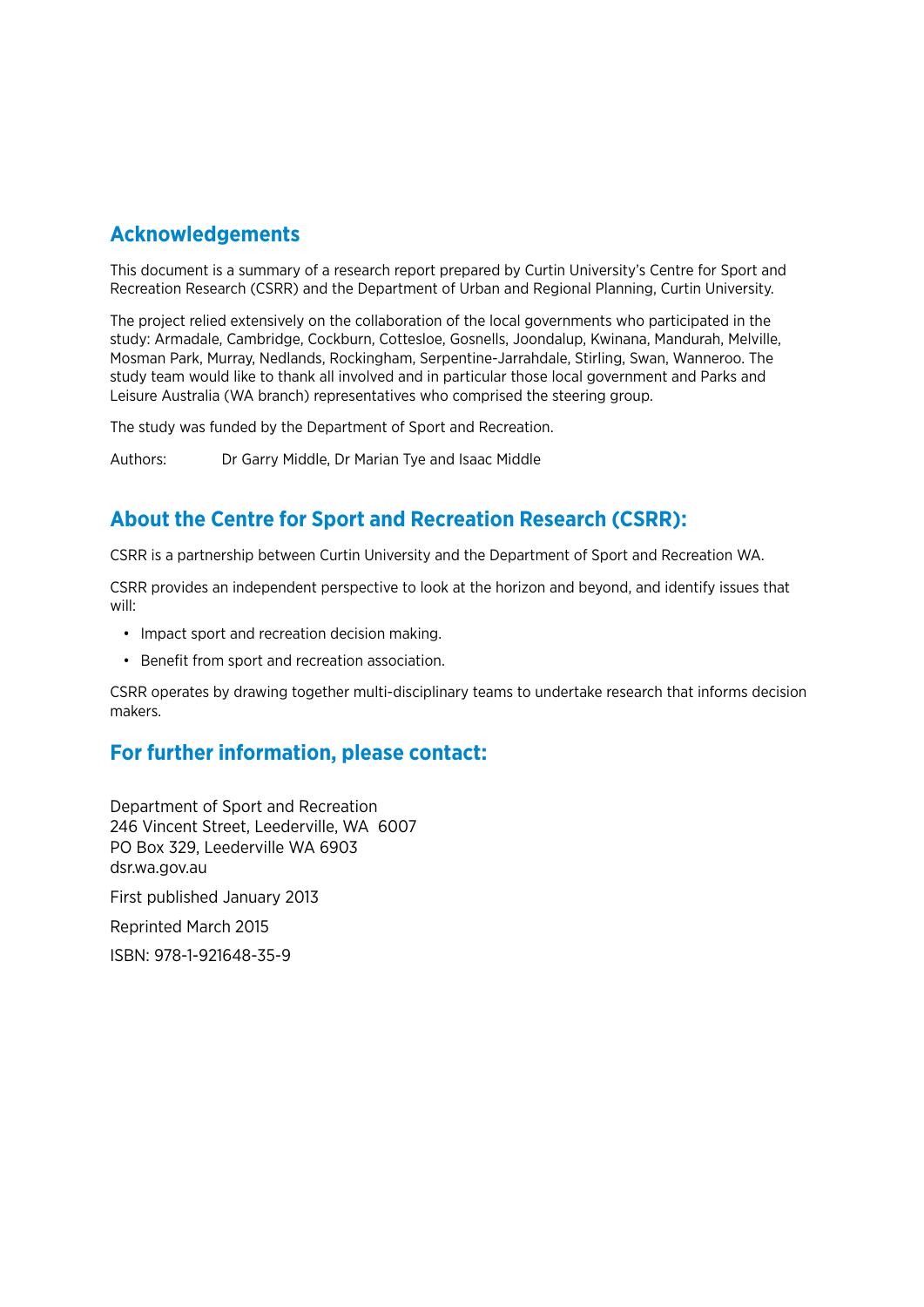# **Contents**

| Summary                          | 6              |
|----------------------------------|----------------|
| Background                       | 6              |
| Aim of the research              | 6              |
| Research methods                 | $\overline{7}$ |
| Overall result                   | 8              |
| Summarising the data             | 12             |
| Final conclusions from the study | 14             |
| Opportunities                    | 14             |
| Policy definitions               | 15             |

*Sport is not simply about being the best or beating other countries or gaining the most medals. From events like the Olympic Games to local matches on a Saturday afternoon, sport brings people together. It is a key part of creating safe, strong and sustainable communities.*  "

**Nicholson, M. Hoye, R. (Ed's.) (2008). Sport and social capital. Amsterdam: Elsevier p.72.**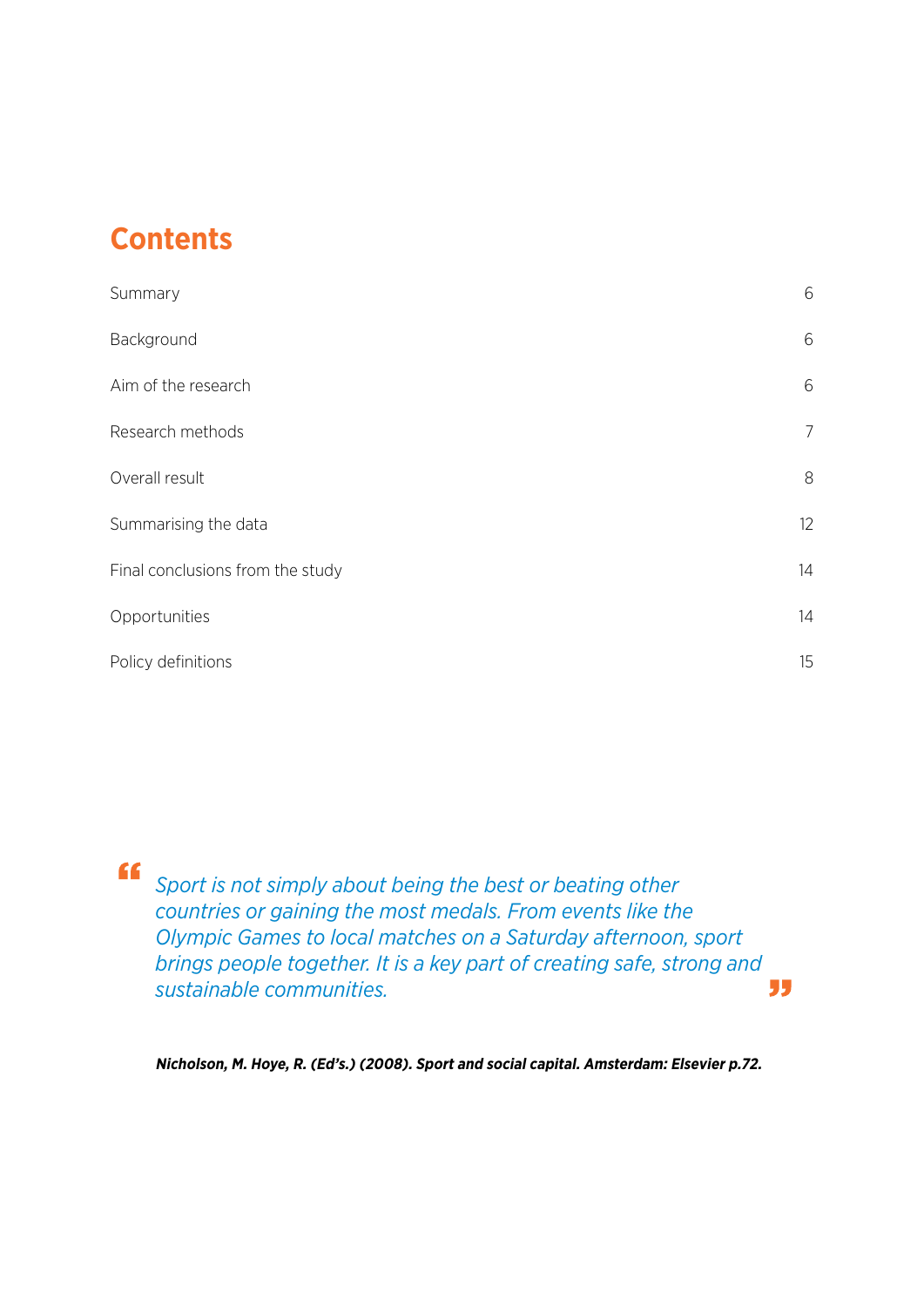## <span id="page-5-0"></span>**Summary**

The research found:

- *In delivering significant environmental and social benefits, the unintended consequence of implementing Bush Forever, Water Sensitive Urban Design and Liveable Neighbourhoods planning policies has been a reduction in the amount of open space able to accommodate organised sport.*
- *With a high degree of certainty, the new suburbs in each of the fringe growth subregions of Perth already have a shortage of active playing fields.*

The research concluded:

- *If the provision of the support facilities is taken into account, the total shortfall of open space required for active sport by 2031 is around 495 hectares.*
- *Without a change to the relevant planning policies and without the State Government stepping in to provide additional active open space as Regional Open Space, this shortage can only get worse.*

# **Background**

Open space is an inherent part of the Australian culture, helping to define Perth and contribute to the physical and mental health of our community. Public open space (POS) comprises the freely accessible areas that support the functions of recreation, relaxation, socialisation, organised sporting activities, informal play and environmental protection.

The past two decades has seen POS used for a greater range of applications, notably environmental protection, water management and walkable catchments. The introduction of Bush Forever, which aims to protect important bushland in Perth and the move to better urban stormwater management through Water Sensitive Urban Design (WSUD) has seen more open space being set aside for these purposes. Both of these policies have led to significant benefits by delivering positive environmental and social outcomes for the community. The Western Australian Planning Commission's (WAPC) Liveable Neighbourhoods (LN) policy, which offers reduced POS provision incentives to developers, has also had implications for open space. When combined, these initiatives have resulted in the perception that there are now insufficient active reserves (active open space) to accommodate organised sport.

# **Aim of the research**

The aim of the research was to find out if the perception that there are insufficient active reserves being provided in the newer suburbs of Perth on which to accommodate organised sport—is correct.

### **Types of open space covered in this study**

This research focused on active POS which, for the purposes of this study, comprises those spaces that are deliberately designed and managed for organised sporting activities including football ovals, soccer pitches, cricket grounds, rugby grounds and athletics fields.

Whilst this study focused on POS, where necessary, regional open space (ROS) was also included. POS is vested in and managed by local government, and is given up free-of-cost by a developer at the time of subdivision. ROS is usually reserved and purchased by the State Government and managed either by the State or the relevant local government.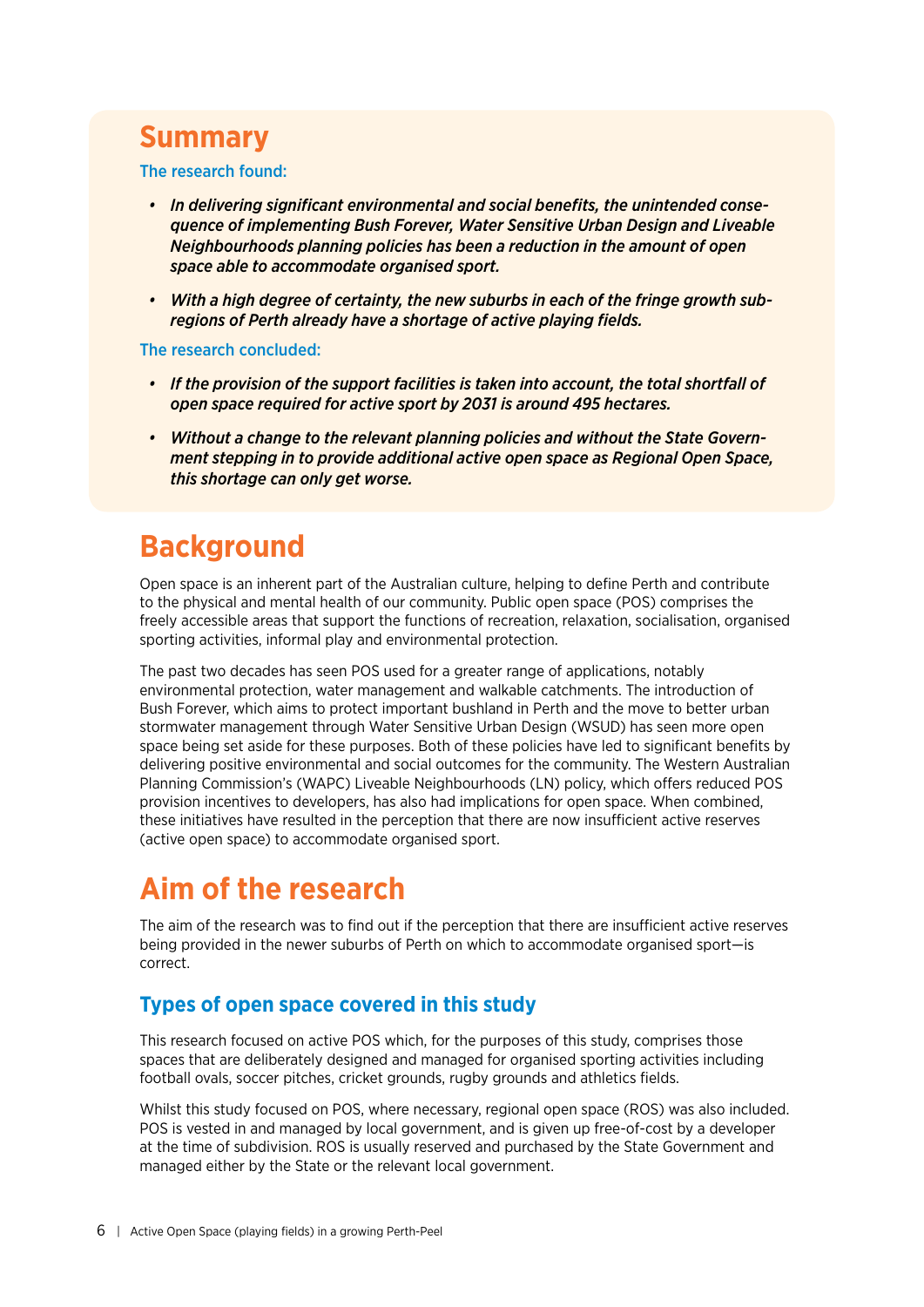# <span id="page-6-0"></span>**Research methods**

A total of 139 suburbs were covered in the study, over a period of 18 months. Every piece of POS and ROS was mapped and its exact size calculated.

Each piece of POS had a detailed map drawn showing the use 'zones' present. The zones refer to areas of:

- Passive recreation
- Active recreation
- Permanent stormwater
- Passive/temporary wet
- Nature conservation
- Mixed conservation/stormwater

| <b>POS Type/Zone</b>  |  |
|-----------------------|--|
| Active                |  |
| Passive               |  |
| Stormwater            |  |
| Passive/temporary wet |  |
| Conservation          |  |



 **Figure 1: Example of POS area map showing zones (Quinns Rock)**

Figure 1 is an example of how the mapping was undertaken. It should be noted that the active recreation zone is the actual playing surface and does not include the clubrooms and surrounding area where spectators stand—this is zoned passive recreation.

Suburbs were categorised based on the policies relevant to the provision of POS that applied at the time, notably:

- Those that were built pre Stephenson-Hepburn, called here Old-inner.
- Those built post Stephenson-Hepburn and before the policy constraints came into force, called 10% POS.
- Those that were Bush Forever and WSUD constrained—called Bush Forever and WSUD constrained.
- Those designed under LN but were not Bush Forever and WSUD constrained—called LN constrained.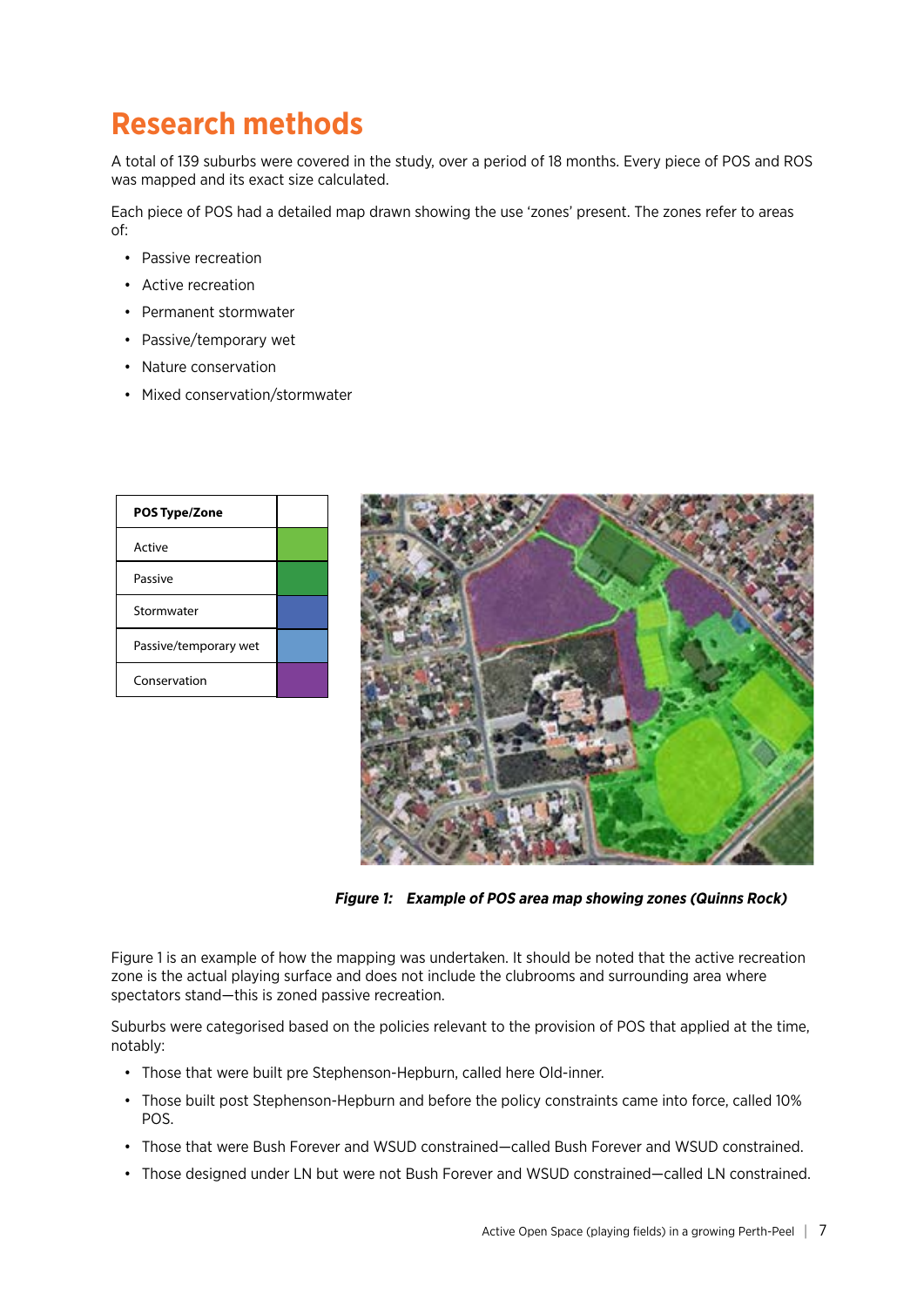# <span id="page-7-0"></span>**Overall result**

The data for all suburbs in each POS category were combined to provide an overall picture of the types of POS that have been provided. Figure 2 summarises the data for all the areas of POS showing the total proportions of each POS zone or use type.



**Figure 2: Percentage of each POS use type by suburb category**

The data shows that in suburbs constrained by Bush Forever and WSUD, more POS is dedicated to conservation and stormwater than in the Old-inner and the 10% POS suburbs. This has come at a cost to both the provision of active open space and passive open space.

For those suburbs that are LN constrained, there is significantly more passive open space, reflecting in part the greater number of smaller parks that are passive only spaces and more space set aside for WSUD purposes. This has come at the cost of less active open space and less space for conservation.

In common to all of the new suburbs overall, there is a reduced supply of active POS.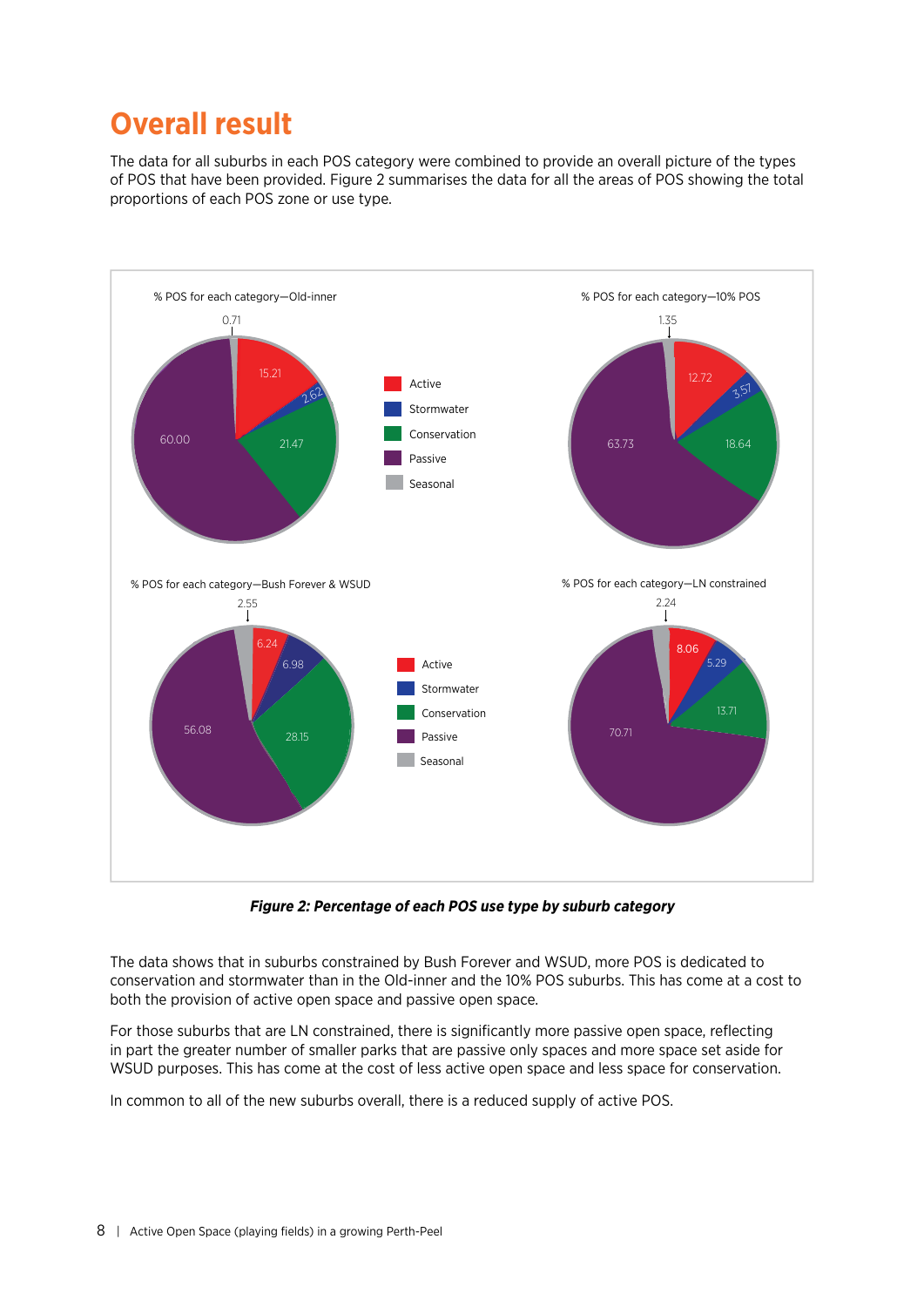

Figure 3 shows the average percentage of open space (POS and ROS) by suburb category.

**Figure 3: Average percentage of OS by suburb category**

Old inner suburbs have the highest percentage of open space, followed by the 10% suburbs and Bush Forever and WSUD constrained suburbs. It should be noted that the majority of this open space in the Old-inner suburbs is regional open space (of the 12.47%, 4.98% is POS and 7.49% ROS). The LN constrained suburbs have the lowest percentage of open space. Figure 4 shows the data for active open space only.



**Figure 4: Average percentage of active open space by suburb category**

As can be seen, the percentage of active open space in Bush Forever and WSUD constrained suburbs, as well as the LN constrained suburbs, is much lower than Old-inner suburbs and the 10% POS suburbs.

Based on this data, it can be concluded that the implementation of Bush Forever, WSUD and LN, whilst delivering significant environmental and social benefits, has resulted in a reduced supply of active POS in the new suburbs.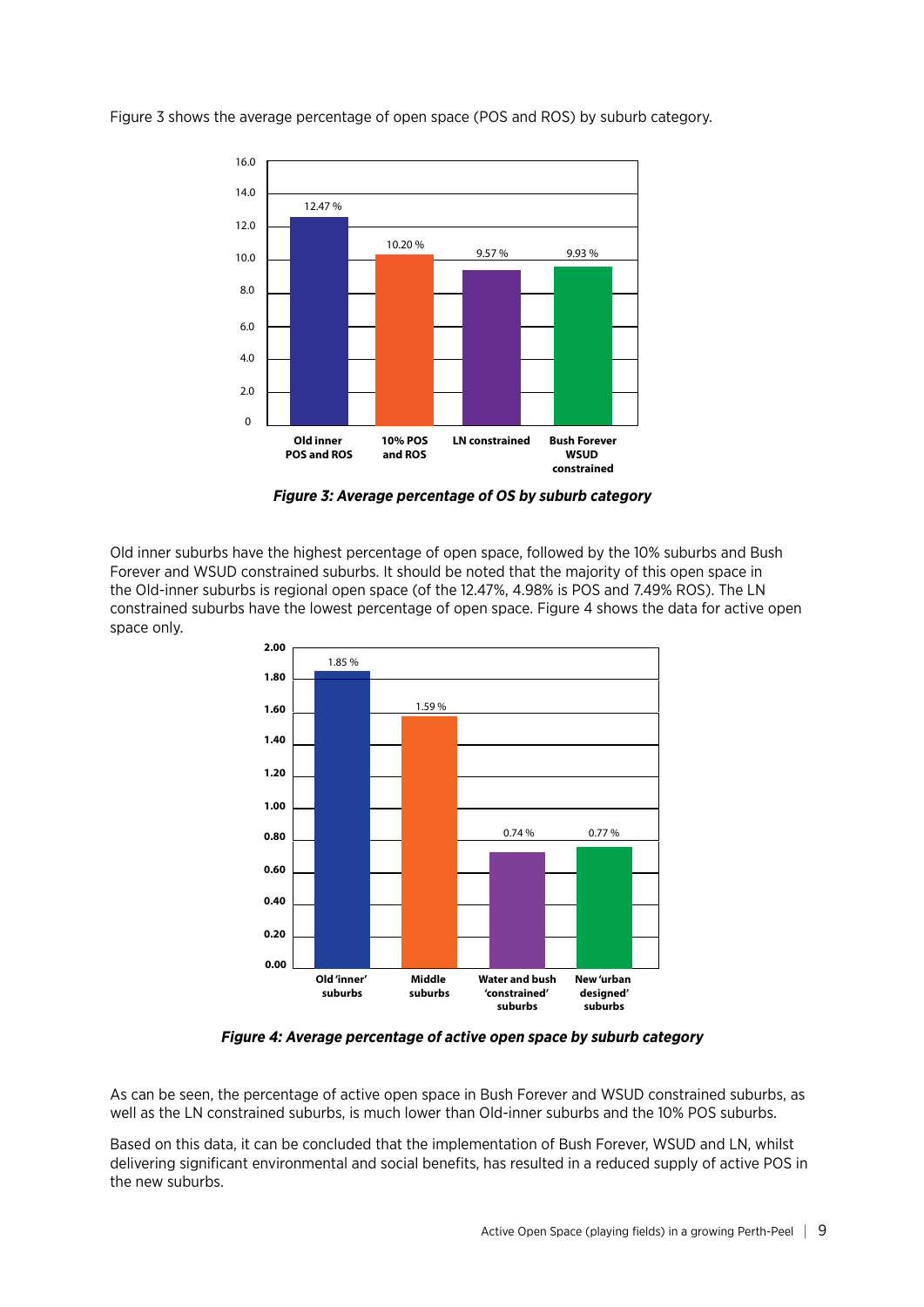### **Key questions**

Four key questions have emerged as an outcome of the findings:

- Q1. Does the reduction matter? If yes:
- Q2. What is an adequate amount of active open space?
- Q3. Is there an existing shortfall of active open space and if so how much?
- Q4. What is the predicted shortfall in active open space by 2031 if there is no change in planning policies?

### **Q1. Does the reduction matter?**

In order to ascertain whether the reduced supply of active open space in the newer suburbs is having an impact, (that is, are existing grounds being heavily and unsustainably used) a case study of the South West Corridor was undertaken as part of the overall research. Playing fields in both POS and ROS were included in the study, as well as school sports grounds if used for organised sport on weekends and/or training during the week. The case study focused on two specific sports: the winter sport of soccer and the summer sport of cricket.

#### **The findings highlighted the following for the case study area:**

- Half of the grounds in the study area are being heavily used, primarily because of the absence of grounds in the Bush Forever and WSUD constrained areas.
- The situation would be worse if it were not for the active open space available elsewhere.
- Should Bush Forever and WSUD constrained suburbs continue to be developed in the south of the corridor with the same lack of active POS areas, then the pressure on existing grounds located elsewhere will grow and more grounds will become heavily used. This situation is considered unsustainable.
- Additionally, there is also an issue of spatial equality, where the residents of the new suburbs of Cockburn have to travel much further to access playing fields than the residents in the established suburbs.

*The conclusion reached was yes, the reduced supply is already having an impact.*

### **Q2. What is an adequate amount of active open space?**

Given the above conclusion, the key follow-on question was "how much active open space is enough?" Based on the data, the study developed Curtin Guidelines, not specific criteria, for the supply of active open space. The Curtin Guidelines are:

- For new suburbs where the density of development is typical for Perth's suburbs 1.4% of the subdividable area should be set aside as active open space.
- For infill developments and greenfield developments that are much denser than typical, 6.5 $m^2$  of active open space per resident should be set aside as active open space.

**NOTE: Active open space refers to the area of the playing surface. In general, at least double that again needs to be set aside to allow for supporting infrastructure such as club rooms, spectator areas, parking etc.**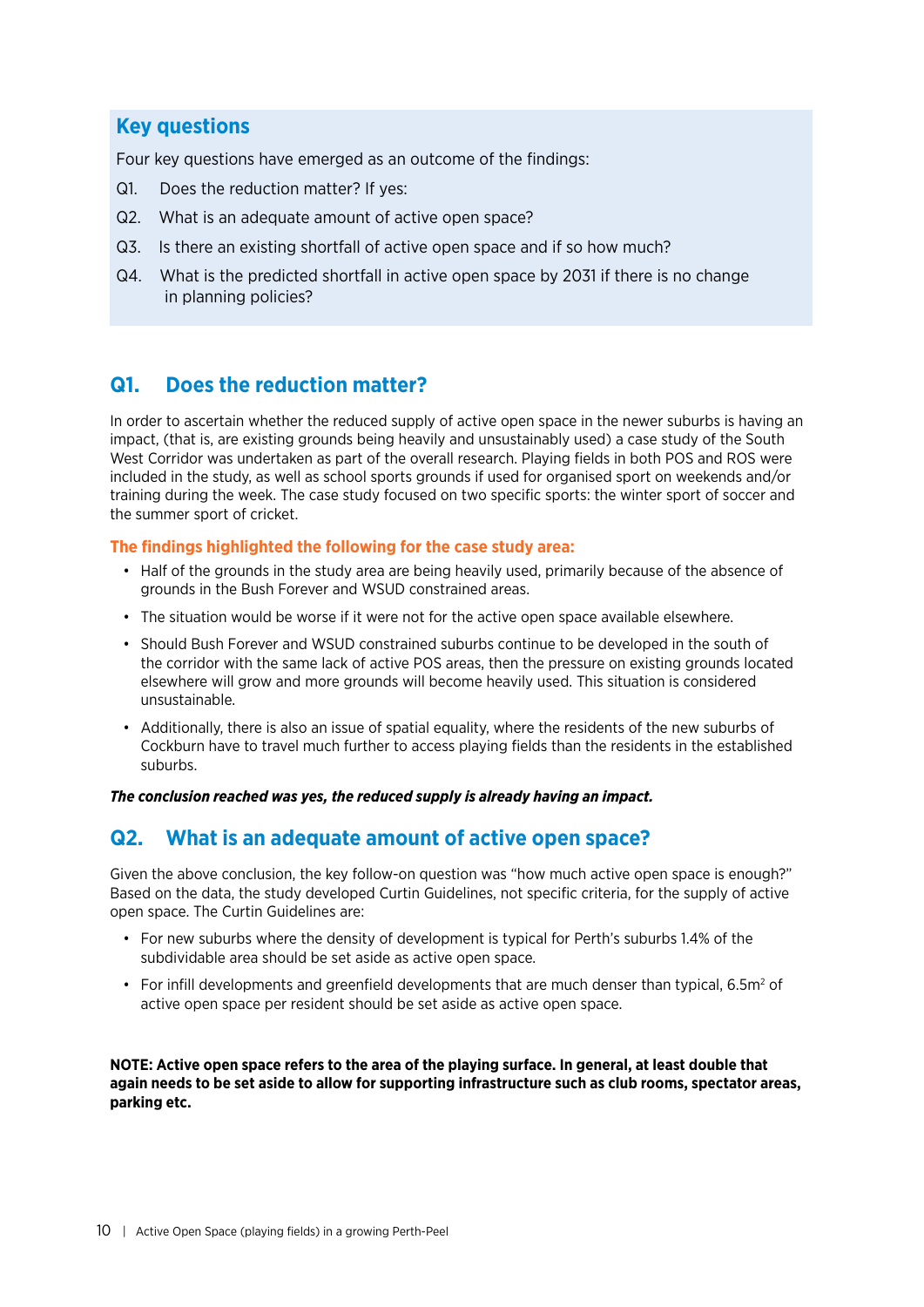It is important to note that the stated metrics are guidelines and serve to provide an indication of the amount of active open space required. As illustrated in Figure 5, the intent of the Guidelines is best represented by a broad band rather than a fine line, with action needed if provision falls noticeably below the recommended Guideline.



**Figure 5**

### **Q3. Is there an existing shortfall of active open space and if so, how much?**

The study was able to estimate the notional existing shortfall in active open space in the outer metropolitan areas of Perth by applying the above guidelines.

This shortfall is estimated to be 96.7 ha, which equates to approximately 44 senior AFL ovals or 135 senior soccer pitches.

If the provision of the support facilities is taken into account, the current total existing shortfall of open space required for active sport is around 290 ha.

### **Q4. What is the predicted shortfall in active open space by 2031 if there is no change in planning policies?**

The study went on to predict the notional shortfall in active open space by 2031. Three broad assumptions were made:

- 1. No changes to the application of the three planning policies.
- 2. No additional regional active OS is provided.
- 3. The population predictions in Directions 2031 and also the WA Tomorrow reports.

Based on the above, the predicted notional shortfall of active open space by 2031 will be around 165 ha (depending on the population projections used). This equates to 75 senior AFL ovals or 230 senior soccer pitches.

If the provision of the support facilities is taken into account, the total shortfall of open space required for active sport by 2031 is around 495 ha.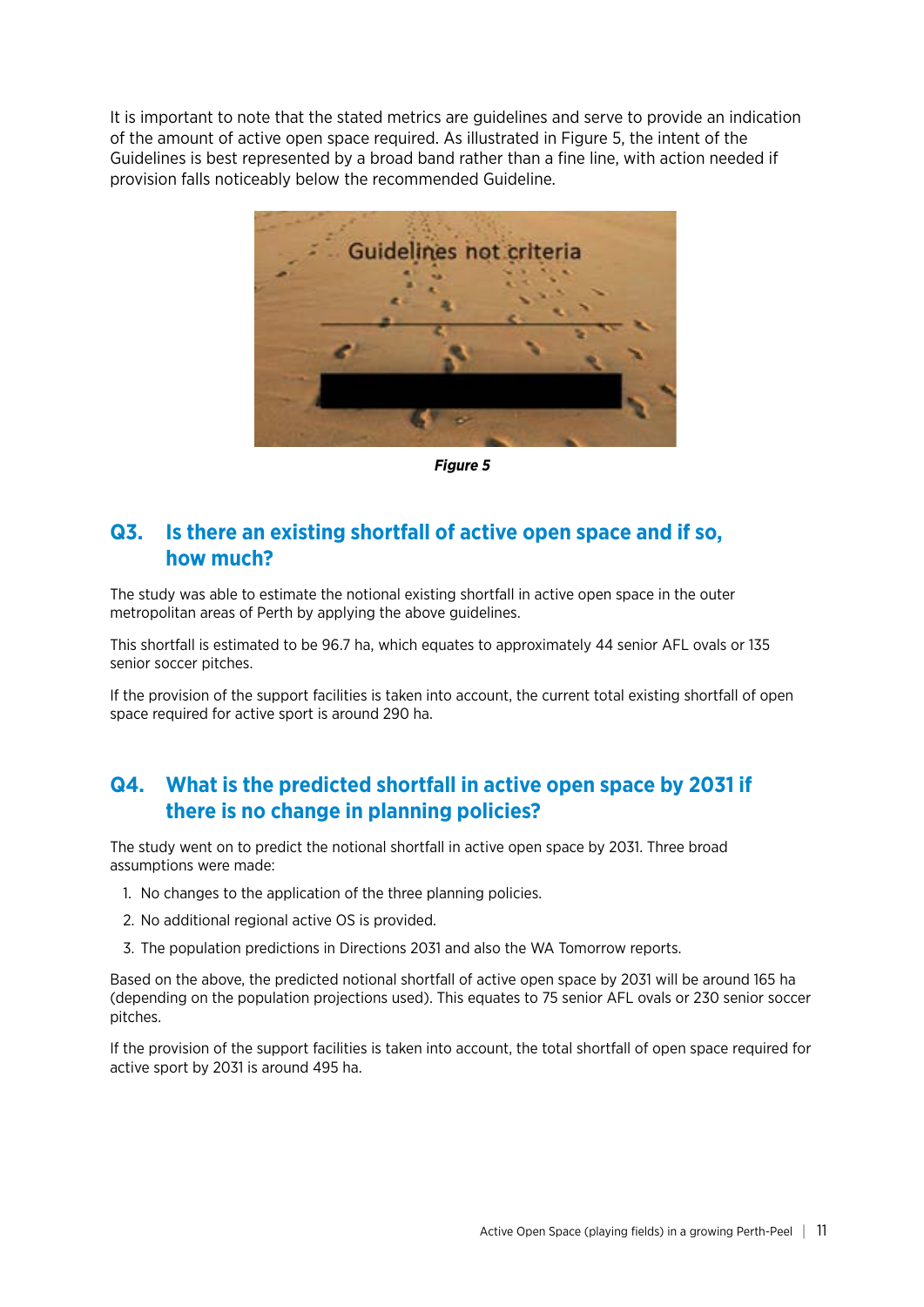# <span id="page-11-0"></span>**Summarising the data**

Table 1 summarises the data for both existing shortfall and predicted shortfall for the Perth-Peel region, by sub-regions and the total for the whole of the Perth-Peel region.

NOTE: Where two figures are shown in a column (e.g. population growth), the first figure uses the Directions 2031 population predictions and the second the updated WA Tomorrow 2012 data.

| $Sub-$<br>region                  | <b>Existing</b><br>shortfall<br>(playing surface only | Population growth<br>to 2031<br>(Directions 2031 / WA Tomorrow) | Predicted<br>shortfall at<br>2031<br>(Directions 2031 / WA<br>Tomorrow) | <b>Total predicted</b><br>shortfall 2031 -<br>including support<br>facilities<br>(Directions 2031 / WA<br>Tomorrow) |
|-----------------------------------|-------------------------------------------------------|-----------------------------------------------------------------|-------------------------------------------------------------------------|---------------------------------------------------------------------------------------------------------------------|
| North<br>West                     | 27.2 ha                                               | 70,000/80,500                                                   | 45.1/47.8 ha                                                            | 135/143 ha                                                                                                          |
| <b>North East</b>                 | 7.0 <sub>ha</sub>                                     | 50,000/57,500                                                   | 19.8/21.7 ha                                                            | $60/65$ ha                                                                                                          |
| South<br>West                     | 10.5 ha                                               | 50,000/57,500                                                   | 19.8/21.7 ha                                                            | $60/65$ ha                                                                                                          |
| <b>South East</b>                 | 30.0 ha                                               | 50,000/57,500                                                   | 42.8/44.7 ha                                                            | 128/134 ha                                                                                                          |
| Peel                              | 22.0 ha                                               | 30,000/34,500                                                   | 29.7/30.8 ha                                                            | 89/92 ha                                                                                                            |
| <b>Total</b><br><b>Perth-Peel</b> | 96.7 ha                                               | 250,000/287,500                                                 | 160.7/170.2 ha                                                          | 482/509 ha                                                                                                          |

### **What about the inner suburbs of Perth?**

The implications for the inner suburbs of Perth were also examined. The study concluded that currently the inner suburbs are well supplied with active open space, with an average of 7.27  $m^2$  per resident, which is well above the Curtin Guideline. However, Directions 2031 estimates that 47% of the population growth for Perth will be as infill in the inner and middle suburbs.

By 2031, the predicted shortfall of active open space of in the central sub-region of Perth will be 79.0 ha, which is equivalent to 36 senior AFL ovals or 110 senior soccer pitches.

If the provision of the support facilities is taken into account, the total shortfall of open space required for active sport in 2031 in the central sub-region, is around 237 ha.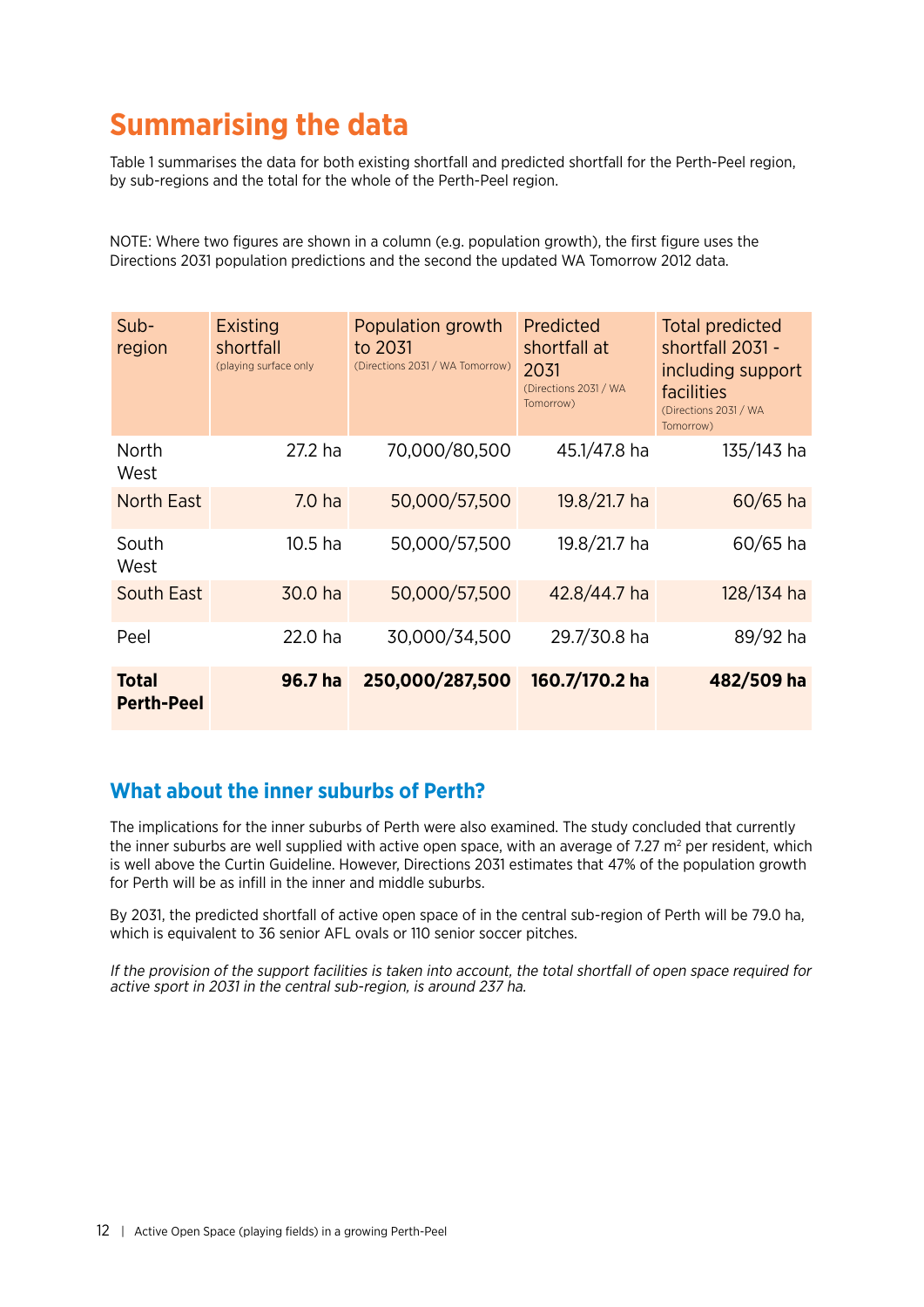## **Spatial inequality?**

One consequence of the reduced supply of active open space in the growth suburbs of Perth is the emergence of spatial inequality. The new suburbs of Perth can be considered active open space poor. This is well demonstrated in Figure 6. The dots represent suburbs and the colours indicate:

- **Green** well above the Curtin 1.4% Guideline.
- **Blue** reasonably consistent with the Curtin 1.4% Guideline.
- **Red** well below the Curtin 1.4% Guideline.



**Figure 6: Map showing distribution of active open space**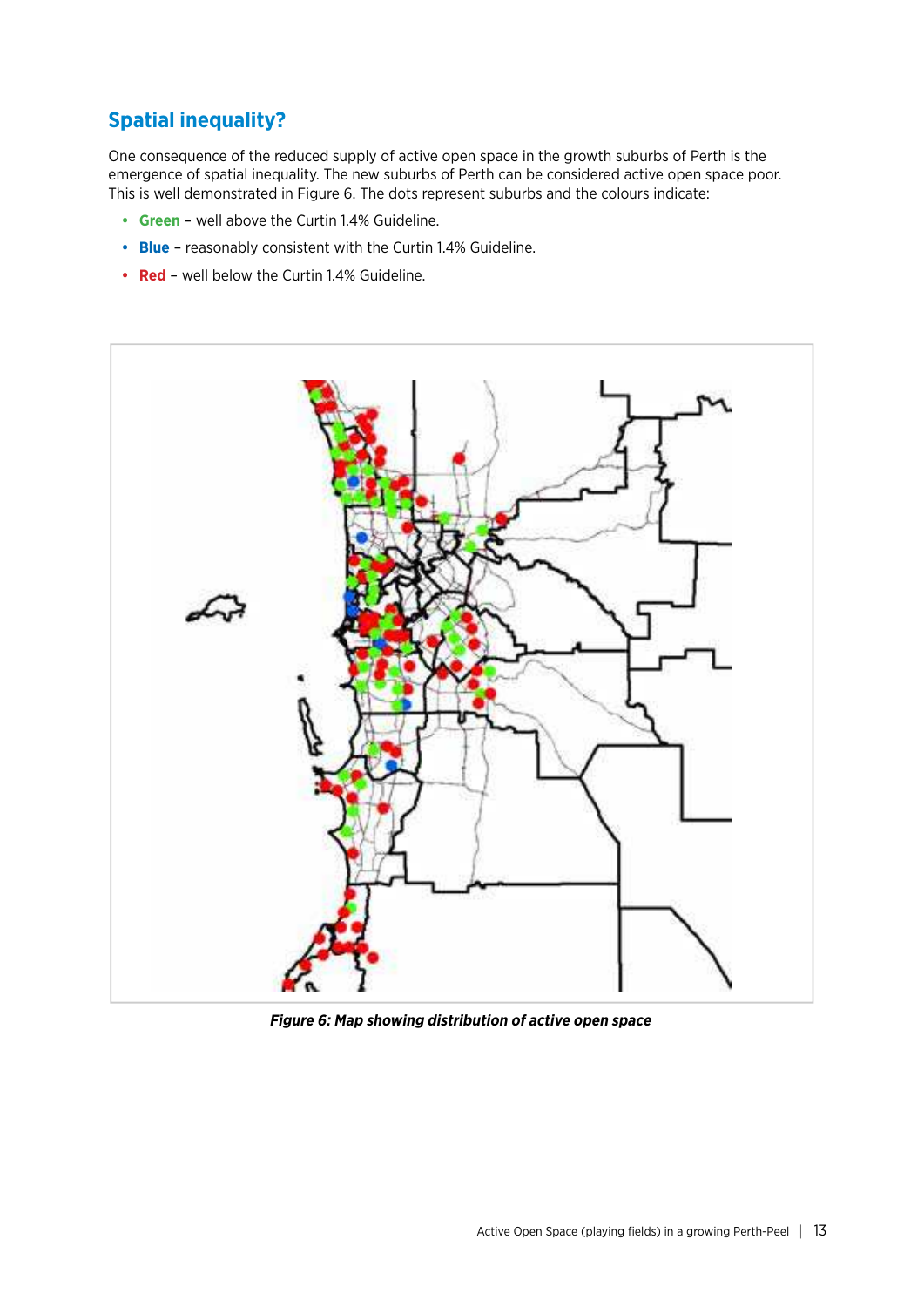# <span id="page-13-0"></span>**Final conclusions from the study**

1. The data presented in this study make it clear that the implementation of Bush Forever, WSUD and Liveable Neighbourhoods has resulted in a significant existing shortfall in the supply of active open space in the fringe growth suburbs—notionally, this shortfall is 51.6 ha.

Projecting to 2031, using the population prediction in Directions 2031, assuming no changes to the above three polices, and assuming no additional regional active open space is provided, the notional shortfall of active open space in 2031 will be 160.7 ha (equivalent to 73 senior AFL ovals or 225 senior soccer pitches).

#### *Directions 2031 - If the provision of the support facilities is taken into account, the total shortfall of open space required for active sport is around 495 ha.*

2. Further, if instead of using the population prediction in Directions 2031 the updated figures from WA Tomorrow 2012 are used, the situation is worse: the notional shortfall of active open space in 2031 will be 170.2 ha (equivalent to 77 senior AFL ovals or 238 senior soccer pitches).

*WA Tomorrow —If the provision of the support facilities is taken into account, the total shortfall of open space required for active sport is around 509 ha.*

3. The situation for each of the four outer growth sub-regions identified in Directions 2031 reflects the overall picture for Perth.

#### *It can be concluded with a high degree of certainty that the new suburbs in each of the fringe growth sub-regions of Perth already have a shortage of active playing fields.*

Without a change to the relevant planning policies and without the State Government stepping in to provide additional active open space as ROS, this shortage can only get worse.

# **Opportunities**

Of the three planning policies that have likely contributed to the shortages of active playing fields, changes to LN is likely to provide the best opportunities for gains in the future. Both Bush Forever and WSUD design have led to significant environmental benefits, which should not be significantly changed.

An additional supplementary measure would be to work with the Education Department so that school ovals are available for joint use (school and community), are large enough and fit for purpose to accommodate senior sport.

The new fringe suburbs that have a reduced supply of active open space can be considered active open space poor. There is an opportunity to gain greater insight into these suburbs—it is likely that it will be more costly for these residents to play sport, both financially and also in terms of time. It could also mean that the participation rates in active sport in these suburbs would be significantly less than in suburbs well-supplied with playing fields and may have particular implications for junior sport participation in more vulnerable populations.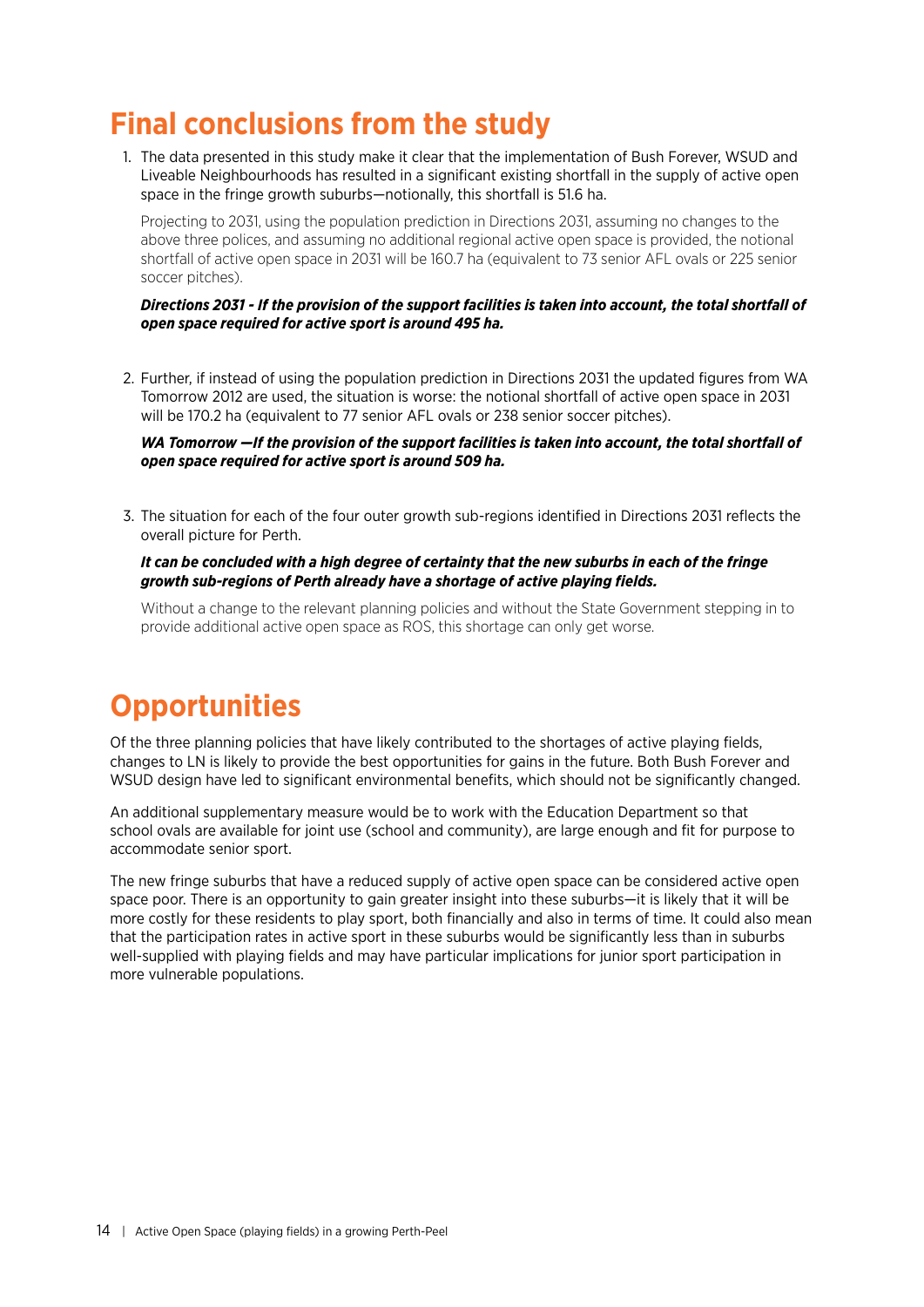# <span id="page-14-0"></span>**Policy definitions**

| <b>Bush Forever</b>                                  | Bush Forever is a Government policy that aims to protect significant<br>bushland in the coastal plain portion of the Perth Metropolitan area. Whilst<br>there is a considerable bushland already reserved, Bush Forever identifies<br>additional areas that need to be protected so that our conservation reserve<br>system is comprehensive, adequate and representative of the ecological<br>communities of the region. The Government has committed \$100M to<br>implement Bush Forever. Much of this additional land will be purchased, but<br>some will be included as Public Open Space (POS). |
|------------------------------------------------------|------------------------------------------------------------------------------------------------------------------------------------------------------------------------------------------------------------------------------------------------------------------------------------------------------------------------------------------------------------------------------------------------------------------------------------------------------------------------------------------------------------------------------------------------------------------------------------------------------|
| <b>Water Sensitive Urban</b><br><b>Design (WSUD)</b> | WSUD is a more environmentally sensitive way to manage urban<br>stormwater and drainage. Traditionally, stormwater was directly discharged<br>into the Swan River, wetlands and the ocean. This caused a range of<br>negative impacts including pollution of wetland and the Swan River. WSUD<br>avoids these problems by treating stormwater at the source and making<br>water management part of the landscape. Inevitably, more open space is<br>required to accommodate this.                                                                                                                    |
| <b>Liveable</b><br><b>Neighbourhoods (LN)</b>        | LN is a planning policy that seeks better urban design for our suburbs<br>based on broad sustainability principles. One key element of LN is better<br>accessibility to open spaces. POS became part of the design of the suburb,<br>which favoured more linear parks and smaller pocket parks favouring<br>passive uses over larger active spaces.                                                                                                                                                                                                                                                  |
| <b>Stephenson-Hepburn</b><br><b>Plan</b>             | Developed in 1955, by Gordon Stephenson and Alistair Hepburn, the<br>Stephenson-Hepburn Plan was the strategic plan guiding the growth<br>and development of Perth and Fremantle until 1970. The plan led to the<br>establishment of the statutory Metropolitan Region Scheme.                                                                                                                                                                                                                                                                                                                       |